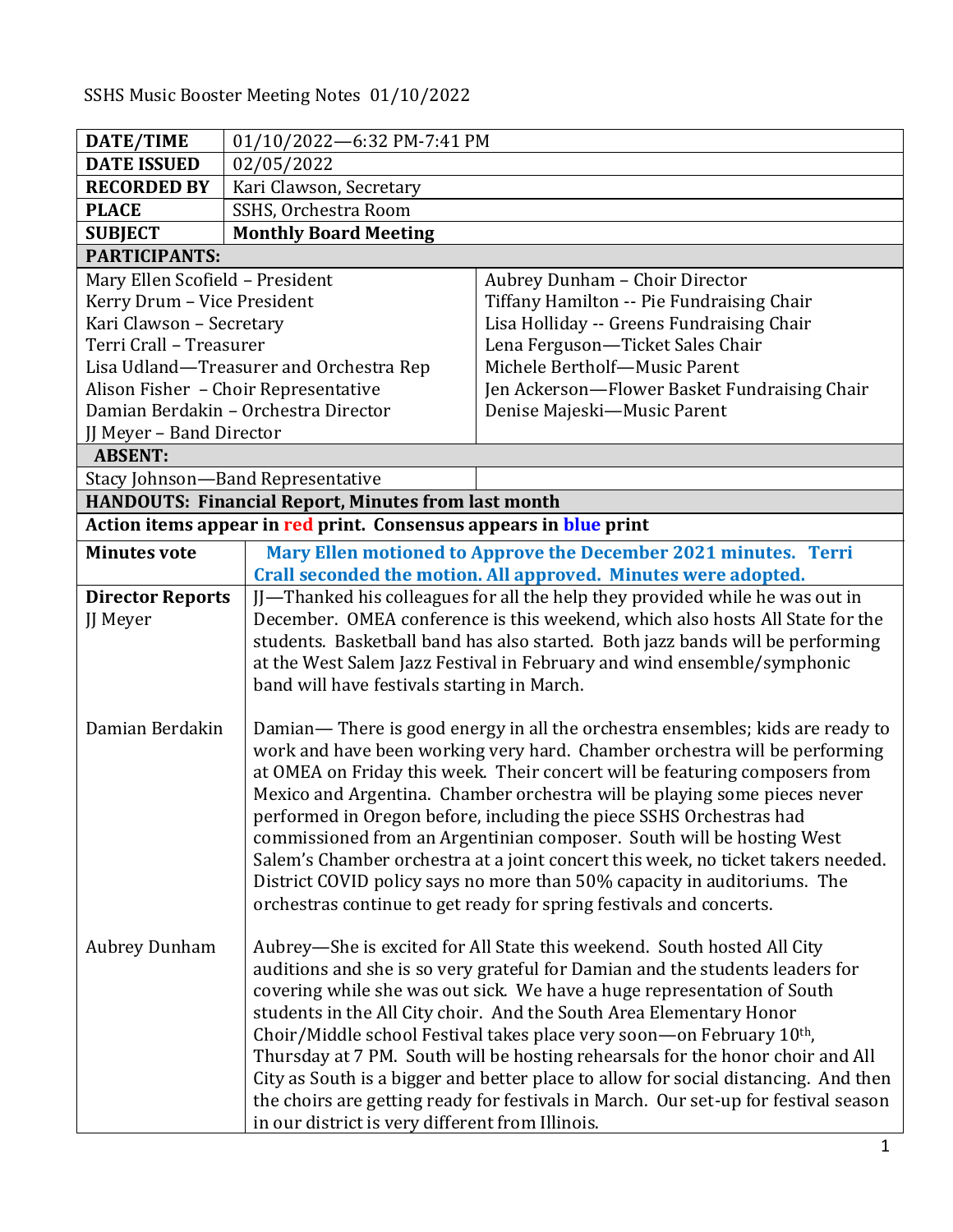| Treasurer's        | The directors still need to discuss further thoughts on The Lesson Fund and the                                                                                                                                                                                                                                                                                                                                                                                                                                                                                                                                                                                                                                                                                                                                                                                                                                                                                                                                                                                                                                                                                                                                                                                                                                                                                                                                                                                                                              |
|--------------------|--------------------------------------------------------------------------------------------------------------------------------------------------------------------------------------------------------------------------------------------------------------------------------------------------------------------------------------------------------------------------------------------------------------------------------------------------------------------------------------------------------------------------------------------------------------------------------------------------------------------------------------------------------------------------------------------------------------------------------------------------------------------------------------------------------------------------------------------------------------------------------------------------------------------------------------------------------------------------------------------------------------------------------------------------------------------------------------------------------------------------------------------------------------------------------------------------------------------------------------------------------------------------------------------------------------------------------------------------------------------------------------------------------------------------------------------------------------------------------------------------------------|
| report             | <b>Scholarship Application form.</b>                                                                                                                                                                                                                                                                                                                                                                                                                                                                                                                                                                                                                                                                                                                                                                                                                                                                                                                                                                                                                                                                                                                                                                                                                                                                                                                                                                                                                                                                         |
|                    |                                                                                                                                                                                                                                                                                                                                                                                                                                                                                                                                                                                                                                                                                                                                                                                                                                                                                                                                                                                                                                                                                                                                                                                                                                                                                                                                                                                                                                                                                                              |
| Terri Crall        | The Financial Report was handed out via Email and on paper in person. There is<br>a negative number under fundraisers because we moved funds from Admin to<br>Student accounts. Bottle Drop finally sent us the check for earnings from Music<br>Day and Terri will transfer the moneys earned into each program. There were<br>some end of the year donations via paypal. There were some paypal concert<br>earnings which she will split between the 3 groups. She also received a \$100<br>check from Black Bod giving fund. She will do research on what it is for. It looks<br>like she may have to create an account to earn the \$100 and if it is a grant she<br>will look into the requirements on what it is to be used for. She will not give out<br>any account information for music boosters.                                                                                                                                                                                                                                                                                                                                                                                                                                                                                                                                                                                                                                                                                                  |
| Lisa Udland        | Lisa added pie sales and green sales to student accounts and will send out<br>statements by the end of the month so students know how much money they<br>owe or how much money is in their accounts that they have earned.                                                                                                                                                                                                                                                                                                                                                                                                                                                                                                                                                                                                                                                                                                                                                                                                                                                                                                                                                                                                                                                                                                                                                                                                                                                                                   |
| <b>Fundraising</b> | Alison -The \$1700 matching grant from MCDS will be a check that will arrive in<br>the mail as the in-person event was cancelled. This can be used towards $\frac{1}{2}$ of<br>the purchase price of iPad pro and cases. We voted as a board to use \$1700<br>from the Green Fund to pay for the other \$1700. That will leave us with \$800 in<br>the Green Fund.<br>Jen Ackerson is willing to chair the Hanging Flower Basket Sale and have pick up<br>be at her house—Yay! Kari emailed Jen information from past fundraisers.<br>Jazz Auction—Alison will reach out to Willamette Heritage Center. We have<br>05/13/22 booked but that is not a good day for Alison and Aubrey. 06/03<br>would be better for Aubrey and Alison will see if that will work for Willamette<br>Heritage. Aubrey's second choice is 05/20. We have parents of the jazz choir<br>who want to get involved. Terri will need documentation for the donations so<br>we are set up when it comes time to do taxes. Alison has a tax donation form<br>that we could use from CET and will give that to Terri. Kari will also email<br>Alison the tax donation form we have used in the past for the Jazz Auction.<br>Tiffany and Lisa U. will run a mini-fake pie sale thru CHARMS and see how it<br>works. Tiffany has also worked with other organizations who pay for updated<br>websites and has found that it works well and makes things easier.<br>Tiffany is paying the fees to do the extra google form for our website. |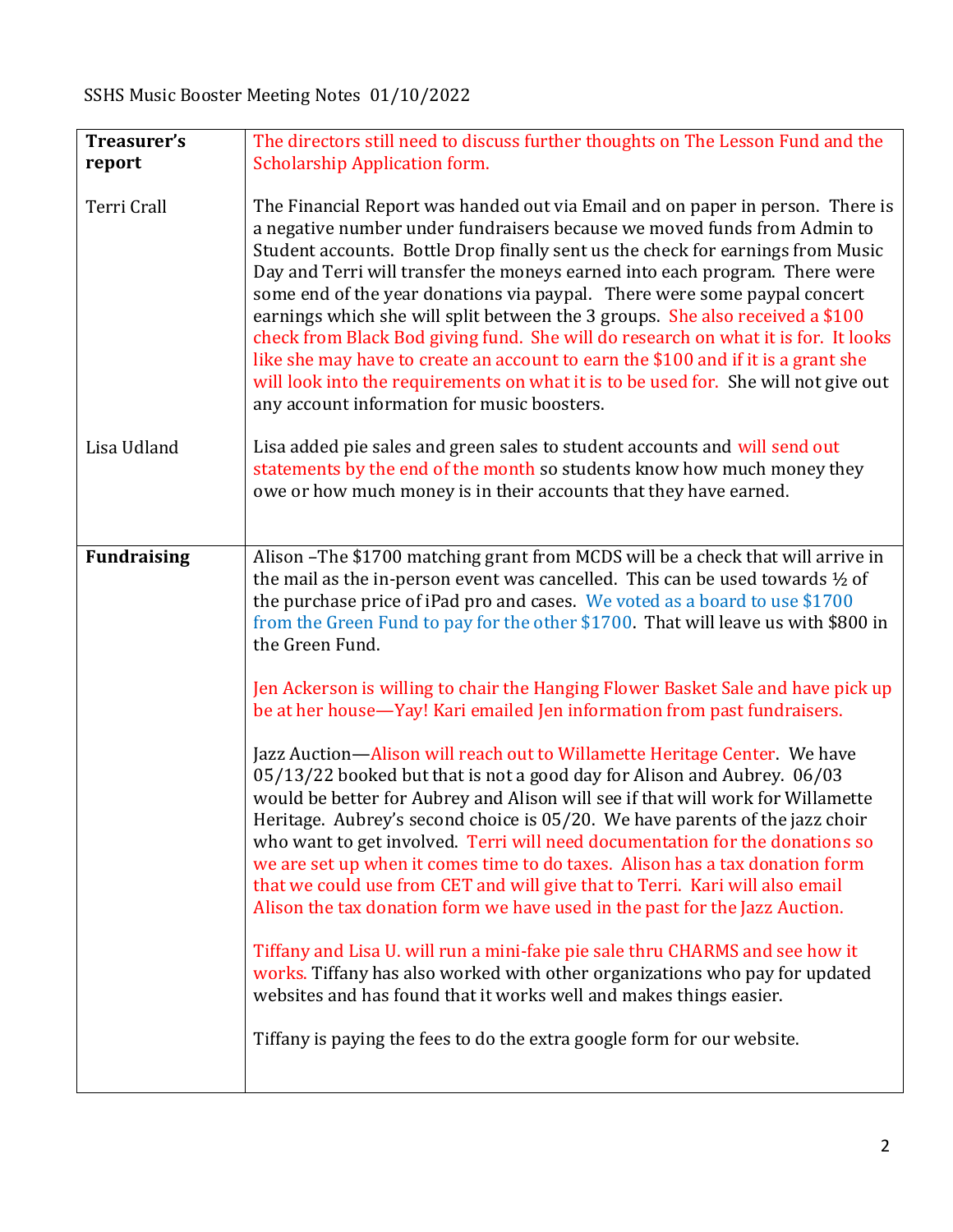| <b>Fundraising</b><br><b>Continued and</b><br><b>New Business</b> | Is there a way we can streamline payment and contact information when doing<br>fundraisers online? Can we change/upgrade the website to make it easier to<br>integrate this information? We would have to pay for an upgrade to continue to<br>use paypal. CHARMS has a store that we might be able to use. We might need to<br>change the type of website with these upgrades, which will require monthly<br>fees.                                                                                                                                                                                                                                                                                                                                                                                                                                                                                                                                                                                                                                                 |
|-------------------------------------------------------------------|---------------------------------------------------------------------------------------------------------------------------------------------------------------------------------------------------------------------------------------------------------------------------------------------------------------------------------------------------------------------------------------------------------------------------------------------------------------------------------------------------------------------------------------------------------------------------------------------------------------------------------------------------------------------------------------------------------------------------------------------------------------------------------------------------------------------------------------------------------------------------------------------------------------------------------------------------------------------------------------------------------------------------------------------------------------------|
|                                                                   | The District is giving directors Cut-Time at no charge but we will need to keep<br>boosters financials separate from the class information on Cut-Time. Some<br>things in Cut-Time will be better than what we have in CHARMS. But some<br>things in CHARMS will be better than what is available in Cut-Time. Students<br>may need to have 2 accounts if we keep it all in Cut-Time-one for classroom<br>use and one for fees. Can someone check on costs/systems available? The<br>CHARMS storefront might be more accessible to buyers, parents, students.<br>Sprague's band has used CHARMS before. West Salem's music programs have<br>used Cut-Time before. Damian will reach out to West's orchestra director to<br>hear his thoughts on Cut-Time.                                                                                                                                                                                                                                                                                                           |
|                                                                   | Fair Share—we will wait until next meeting to discuss.                                                                                                                                                                                                                                                                                                                                                                                                                                                                                                                                                                                                                                                                                                                                                                                                                                                                                                                                                                                                              |
|                                                                   | Lena—concerts and tickets—Having student volunteers has been a win, win.<br>The students are amazing and great. There were issues at the first concert that<br>made Lena uncomfortable. She reached out to the directors and they made sure<br>one of them or a school administrator was present in the foyer before the next<br>concerts and it has been less scary. PayPal doesn't work well inside the building<br>because the internet doesn't work well for most people inside the building<br>trying to do it from their phones. She is interested in Square. It'd be nice to<br>have a Cash Line and a Square Line at future concerts. Can she have dates for<br>future concerts? What about a season pass next school year? Maybe we give out<br>the season pass for free to Music Booster members? We have a square account<br>we just don't have the hardware. We can get 1 piece for free we just have to<br>choose if we want the Android or iPhone option. Tiffany and Lisa U will check<br>out square and see if it will work for future fundraisers. |
|                                                                   | Can we share calendars so that parents know about upcoming events? The<br>school website has a fine arts calendar and Aubrey is in charge of the Rose's<br>google calendar.                                                                                                                                                                                                                                                                                                                                                                                                                                                                                                                                                                                                                                                                                                                                                                                                                                                                                         |
|                                                                   | We got an email from a music parent—Celinda-- who is interested in helping the<br>boosters and would be interested in helping with the website. Lisa U will reach<br>out to her regarding details.                                                                                                                                                                                                                                                                                                                                                                                                                                                                                                                                                                                                                                                                                                                                                                                                                                                                  |
|                                                                   | What do we want in the next school newsletter? South Area choir festival and<br>All City Concert.                                                                                                                                                                                                                                                                                                                                                                                                                                                                                                                                                                                                                                                                                                                                                                                                                                                                                                                                                                   |
|                                                                   | Can we reach out to alumni to notify them about fundraisers? Maybe we can put<br>information on a google drive to know what alumni to contact? Lisa U is starting<br>that. And then we could mail that information to the fundraiser chair.                                                                                                                                                                                                                                                                                                                                                                                                                                                                                                                                                                                                                                                                                                                                                                                                                         |